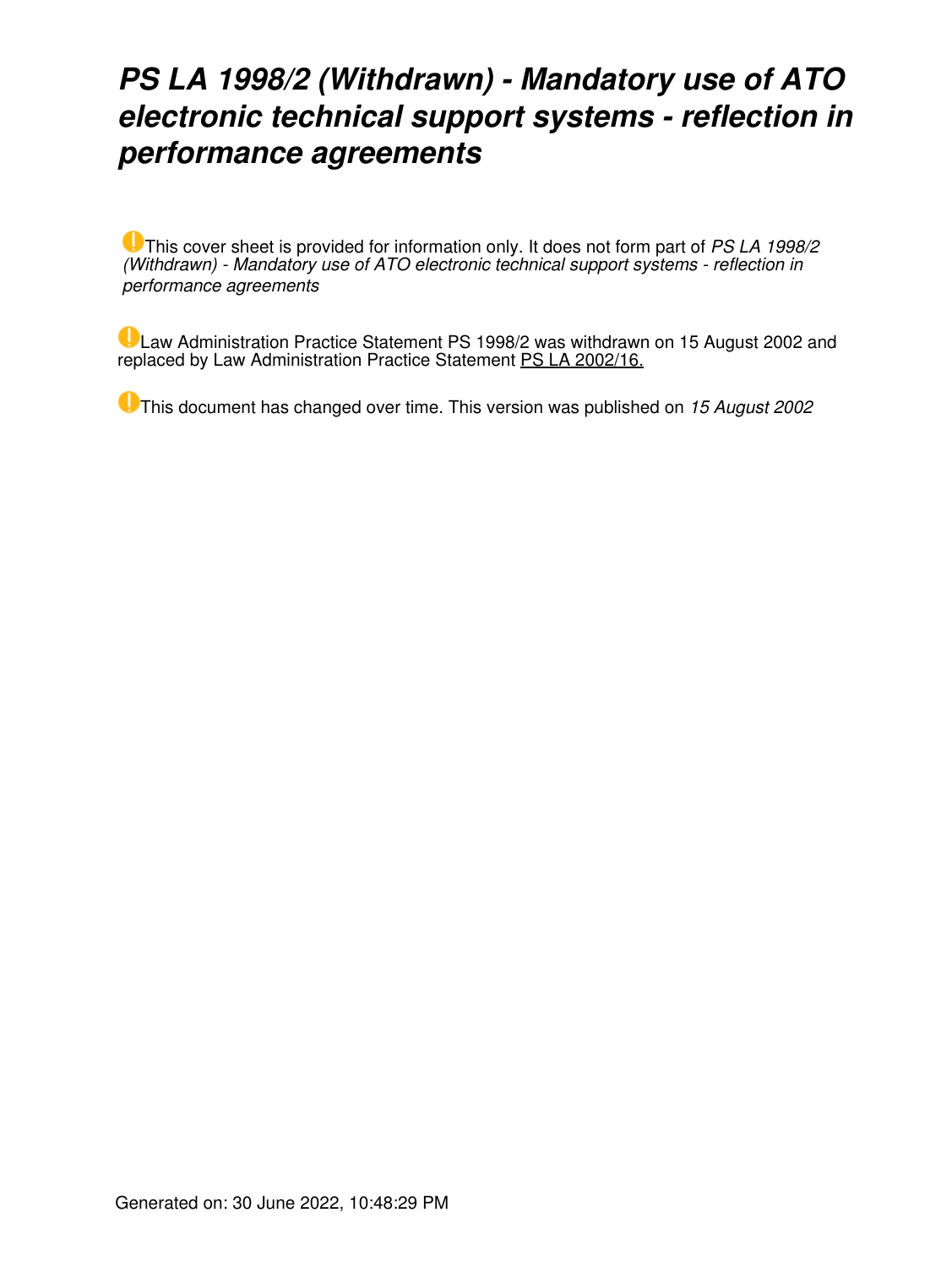# **ATO Practice Statement PS LA 1998/2**

**Law Administration**

Law Administration Practice Statement PS LA 1998/2 was withdrawn on 15 August 2002 and replaced by Law Administration Practice Statement PS LA 2002/16.

### **FOI Status: may be released**

*This Practice Statement is issued under the authority of the Commissioner and must be read in conjunction with Law Administration Practice Statement PS LA 1998/1. It must be followed by ATO officers unless doing so creates unintended consequences. Where this occurs ATO officers must follow their Business Line's escalation process.* 

# **SUBJECT: Mandatory use of ATO electronic technical support systems reflection in performance agreements**

# **STATEMENT**

#### **Mandatory use**

1. Officers involved in technical work must use the electronic technical support systems provided. Such use is not optional.

#### **Performance Agreements**

2. The need to use the electronic technical support systems is to be reflected in the performance agreements of all staff, including SES, who are required to use them. In addition performance agreements of staff, including SES, who have direct or indirect management responsibilities for such staff, need to reflect the requirement that they are responsible for ensuring that their subordinates are using these systems.

3. Regular feedback is to be given by managers not only on a group basis, but also, where necessary, on an individual basis, with appropriate action being taken for non compliance. The word "managers" is used in its broadest sense to include site directors and segment leaders.

#### **Compliance monitoring**

4. Each business line is required to monitor the level of compliance with this Law Administration Practice Statement through its internal reporting mechanisms.

5. In addition, each business line's representative on the Technical Excellence Forum will keep that forum informed of the level of compliance, including remedial action that has been taken.

#### **EXPLANATION**

6. Significant progress has been made in the provision of electronic technical support systems to assist in tax technical decision making, including the management and actioning of casework, the sharing of information on interpretative issues currently under consideration and the building of databases for internal and external use.